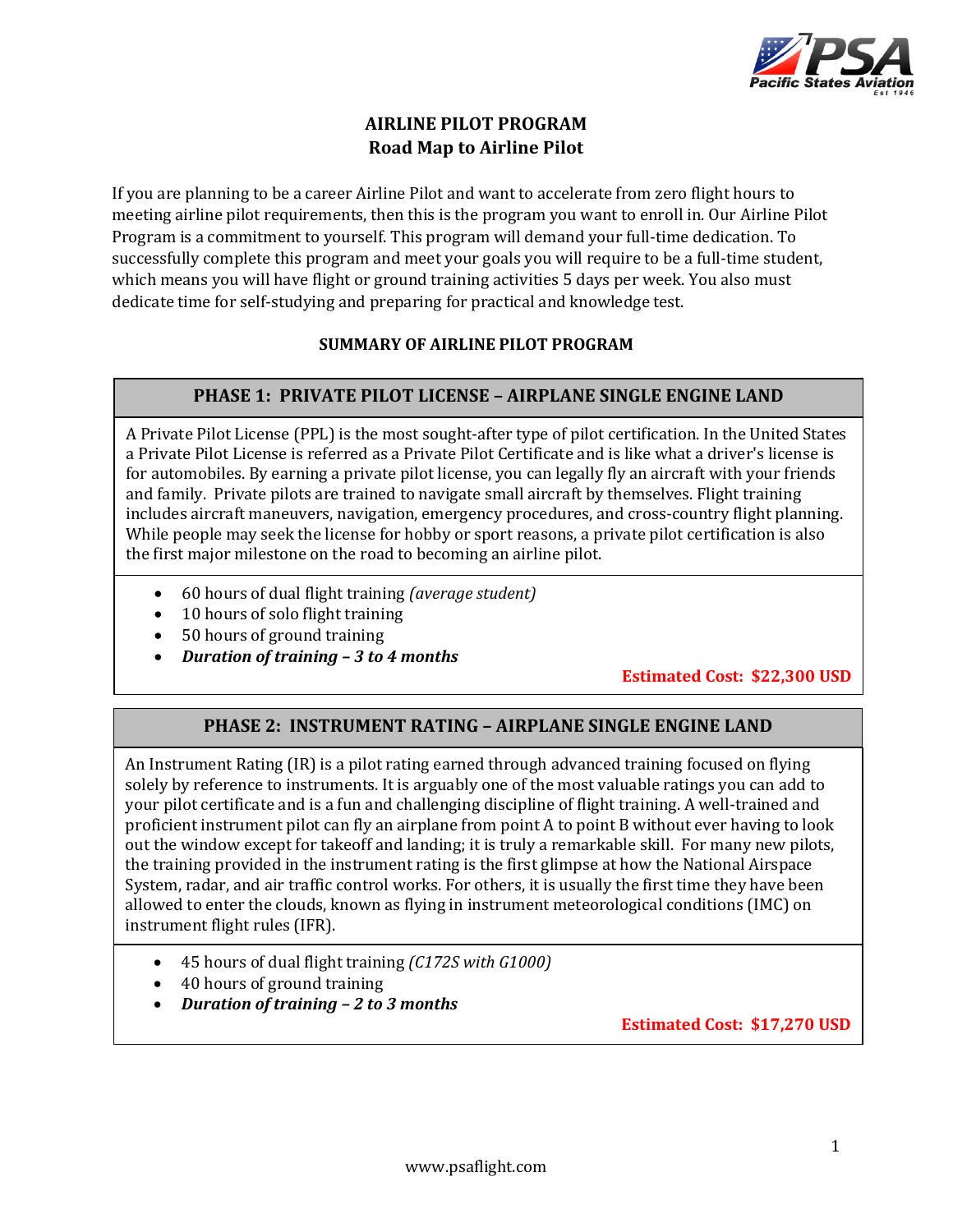

### **PHASE 3: COMMERCIAL PILOT LICENSE – AIRPLANE SINGLE & MULTI ENGINE LAND**

A commercial pilot license, or certificate, is a type of pilot license that allows someone to operate an aircraft for compensation. A licensed commercial pilot may act as pilot-in-command of an aircraft for compensation or hire, as well as carry persons or property for compensation or hire. Put another way, holding a commercial pilot license means you can get paid for your services as a pilot.

- 25 hours of dual flight training ASEL
- 10 hours of dual flight training ASEL Complex Aircraft (C172s G1000)
- 15 hours of dual flight training AMEL
- 65 hours of solo flight training ASEL
- 20 hours of dual flight training Simulator
- 60 hours of ground training
- *Duration of training – 3 to 4 months*

### **Estimated Cost: \$38,000 USD**

### **PHASE 4: CERTIFIED FLIGHT INSTRUCTOR – AIRPLANE SINGLE ENGINE LAND**

In this phase you will be trained to becoming a FAA Certified Flight Instructor. This certification will allow you to provide flight and ground instruction to others. This training is quite intense and accelerated. It involves lot of self-preparation prior to starting the training. You will be introduced to fundamental of Instructing, preparing lesson plans, flying the airplane from the right seat, and instructing while maneuvering the airplane safely.

- 25 hours of dual flight training ASEL
- 05 hours of solo flight training ASEL
- 40 hours of ground training
- *Duration of training – 2 to 3 months*

**Estimated Cost: \$10,000 USD**

#### **PHASE 5: FLIGHT INSTRUCTOR INTERSHIP AT PSA (PAID TO WORK AS CFI)**

In this phase you will work as a Flight Instructor for PSA. As a certificated flight instructor (CFI), you can **build flight experience quickly** to meet airline and corporate hiring minimums. Being a CFI is a challenging and rewarding career that utilizes all you have learned during your own flight training. Flight instructors aim to be role models for the aviation community, sharing knowledge and experience with their students, and for many people it is the first job in aviation that earns them a paycheck.

- Building flight time and getting paid
- 60 to 80 hours of Flight Instructing per month
- CFII training provided with 70% discount by PSA
- MEI training provided with 70% discount by PSA
- *Reach your goal of 1500 hours in 12 to 14 months*